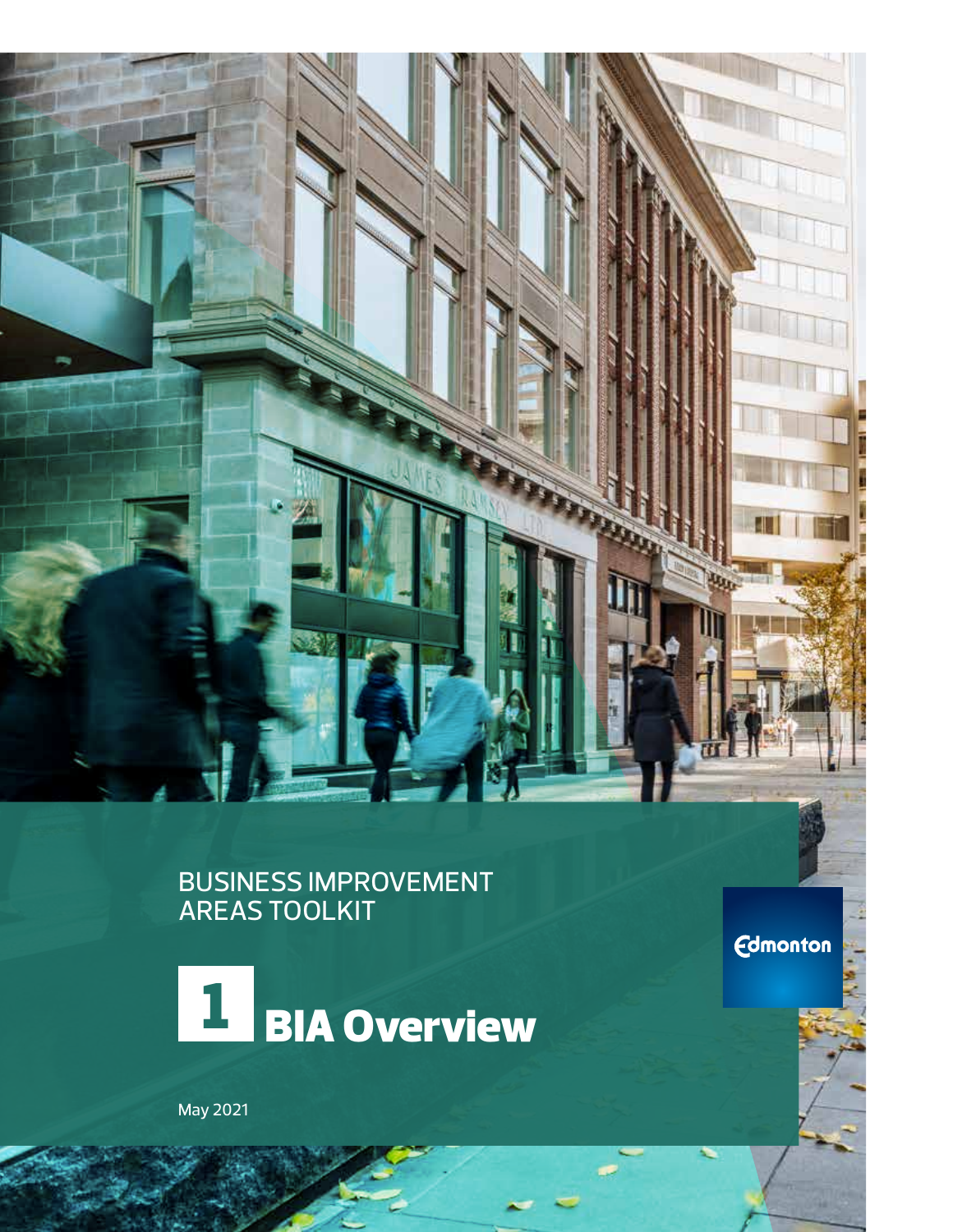# table of **CONTENTS**

| <b>What is a Business Improvement Area (BIA)?</b> | 3 |
|---------------------------------------------------|---|
| Edmonton's BIAs                                   | 4 |
| How BIAs Create Vibrant Commercial Areas          | 5 |
| <b>How BIAs Benefit the Entire Community</b>      | 6 |
| How BIAs Operate                                  | 7 |
| Key Players in a BIA                              | 8 |
| How BIAs and the City Work Together               | 8 |
| How a BIA is Created                              | 9 |

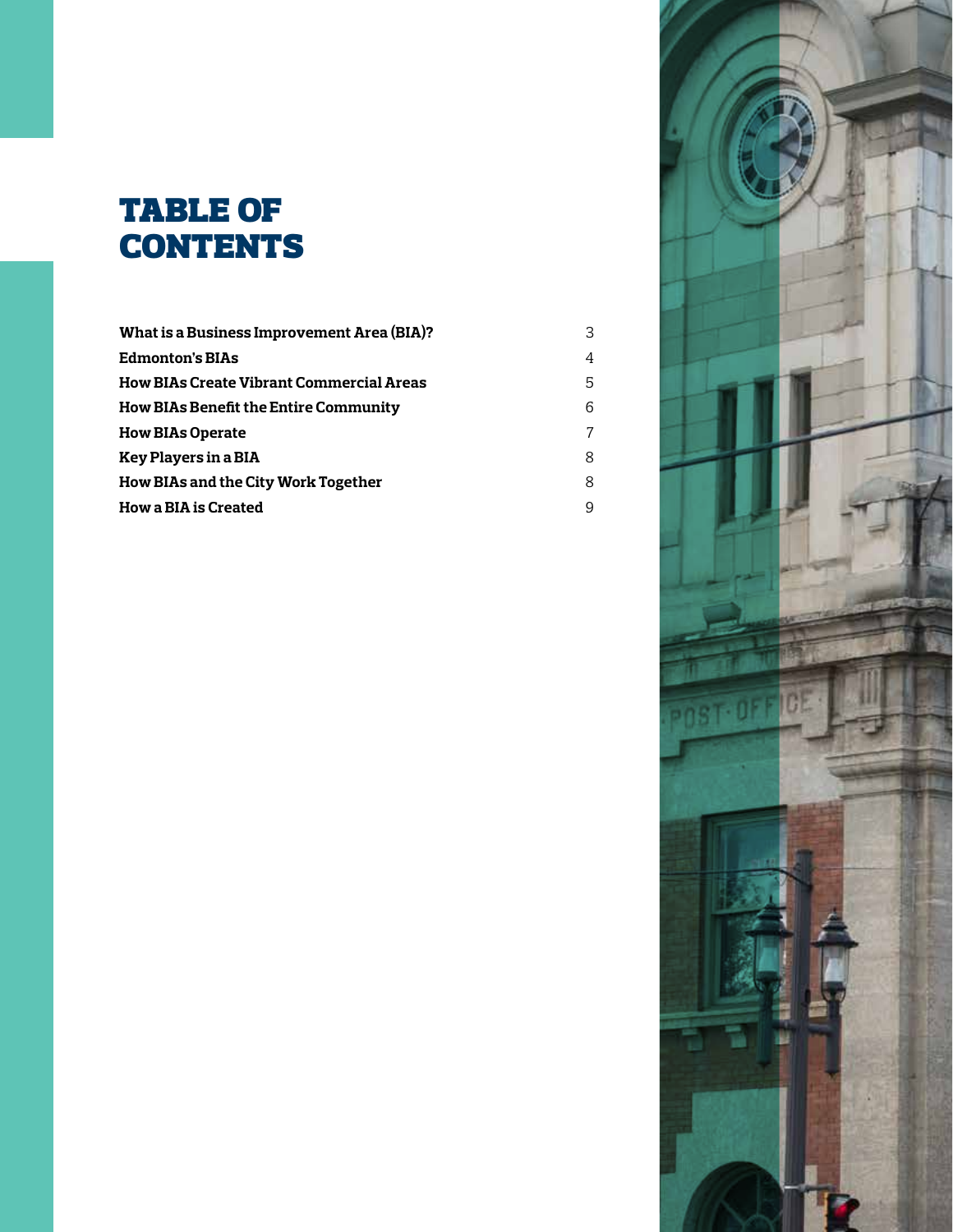### what is a business improvement area?

A Business Improvement Area (BIA) is a specific geographic area of the city in which businesses combine resources and work together, through a formal association, to enhance the economic development of their area.

They do this, with the support of the City of Edmonton, through a variety of activities that provide value to member businesses and that create interesting and attractive places for people to visit, shop, and do business.

A BIA is a *statutory corporation* created under the authority of Alberta's Municipal Government Act (MGA). Each BIA operates with a model for success and capacity to provide the services and programs that support economic development to the area and the vibrancy of Edmonton's mainstreets. They are guided by the following:

- **•** The **[MGA](http://www.qp.alberta.ca/documents/Acts/m26.pdf)** and **BIA [Regulations](http://www.qp.alberta.ca/documents/Regs/2016_093.pdf)**
- **•** City of Edmonton Bylaws that are adopted to create individual BIAs
- **•** City of Edmonton **[City Policy C462B BIA](https://www.edmonton.ca/city_government/documents/PoliciesDirectives/C462B.pdf)  [Establishment and Operation](https://www.edmonton.ca/city_government/documents/PoliciesDirectives/C462B.pdf)**
- **•** Day-to-day operating guidelines of each BIA
- **•** The needs and goals of the area and member businesses.

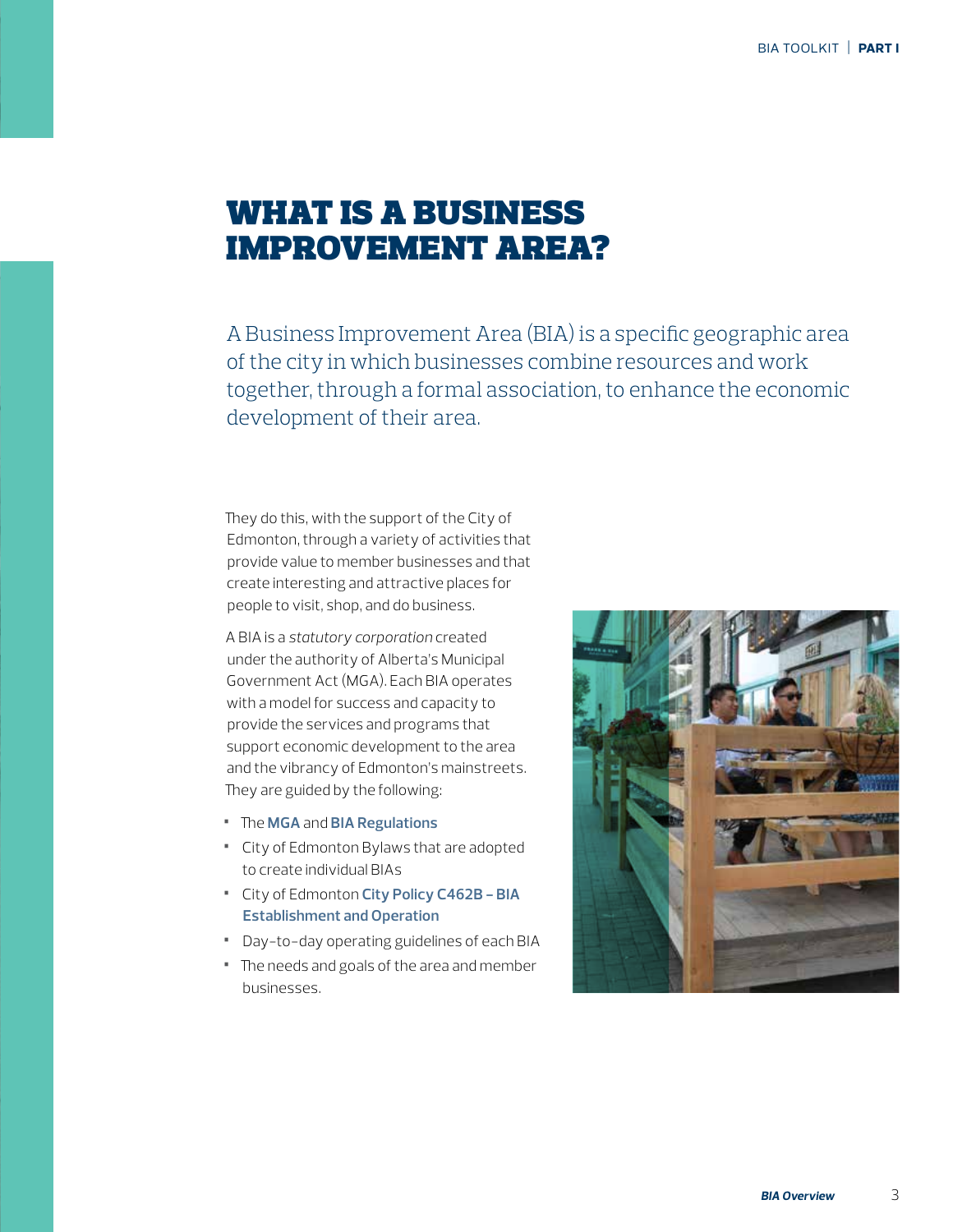## edmonton's bias

Edmonton has 13 **[Business Improvement Areas](www.edmonton.ca/business_economy/business_resources/business-improvement-areas.aspx)** dedicated to advancing the economic development and vitality of specific commercial districts. Each of these BIAs has a diverse local economy and offers unique programs and services to its members.

### **BIAs**

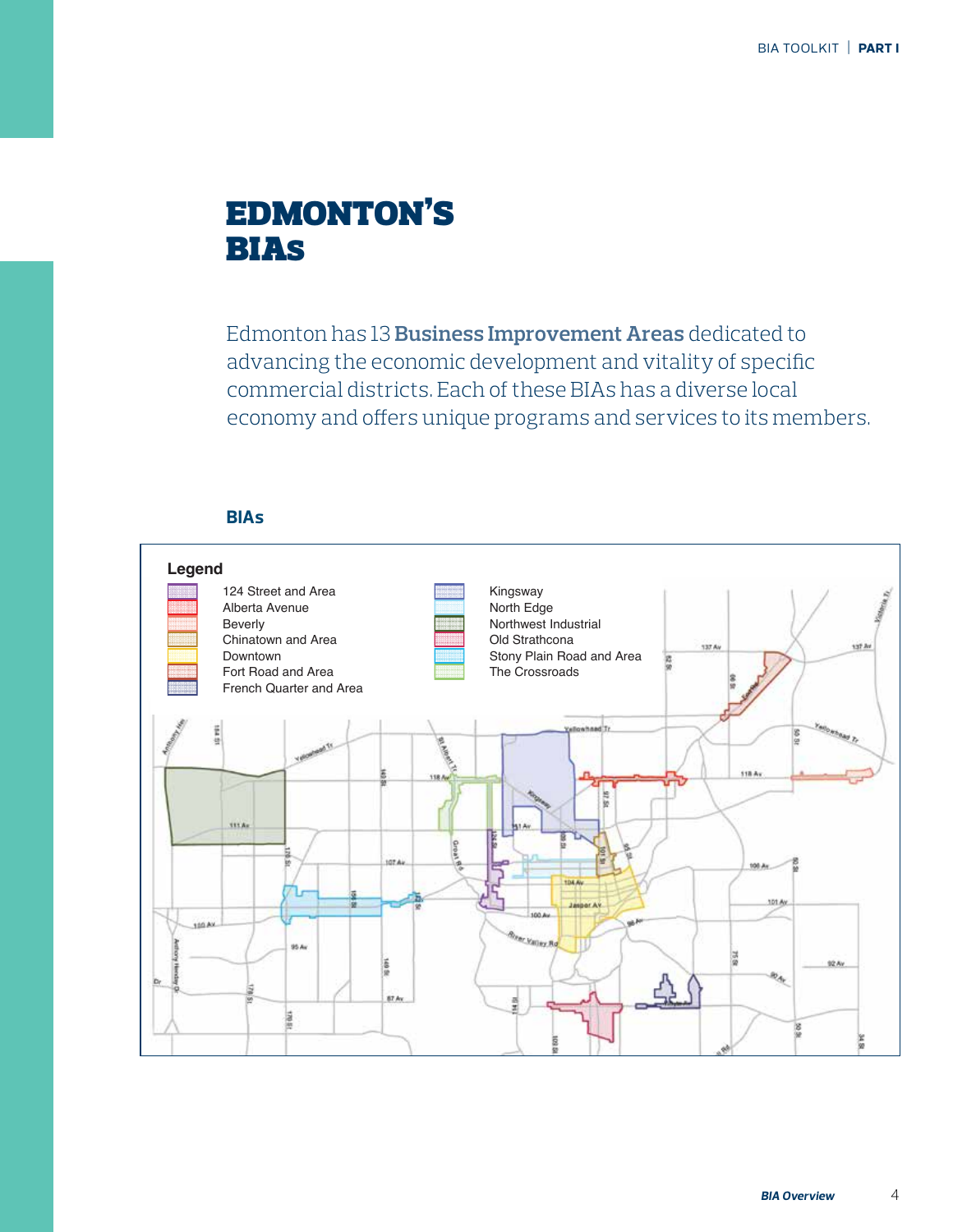## **HOW BIAS** create vibrant commercial areas

BIAs can take a variety of steps to support improvements, beautification, investment, and economic development in their areas. Here is just a snapshot of potential BIA activities and programs:

#### **Branding, marketing, and communication**

- **•** Creating business directories
- **•** Marketing campaigns

#### **Incentives for businesses and partner organizations**

- **•** Providing grants for hosting events
- **•** Area wide customer appreciation programs

#### **Market and economic trend analysis**

- **•** Undertaking comparative studies on the local economy
- **•** Conducting retail mix and market research

#### **Learning and business development for members**

- **•** Hosting workshops
- **•** Holding member mixers

#### **Visitor attraction and outreach**

- **•** Developing destination maps
- **•** Hiring area ambassadors

#### **Working with other organizations and local institutions**

- **•** Building relationships with social service agencies, Edmonton Police Service, and community associations
- **•** Forming district committees to address specific issues

#### **Member advocacy on private and public projects**

- **•** Participating in and providing feedback
- **•** Connecting with developers of new or proposed buildings

#### **Business retention and attraction**

- **•** Developing business recruitment strategies
- **•** Outreach to commercia real estate brokers

#### **Place-making and activation**

- **•** Installing decorative lighting along streets and in parks
- **•** Coordinating area-wide clean-up and maintenance

#### **Supporting business and property owner participation in City programs**

**•** Providing information on programs and support through related processes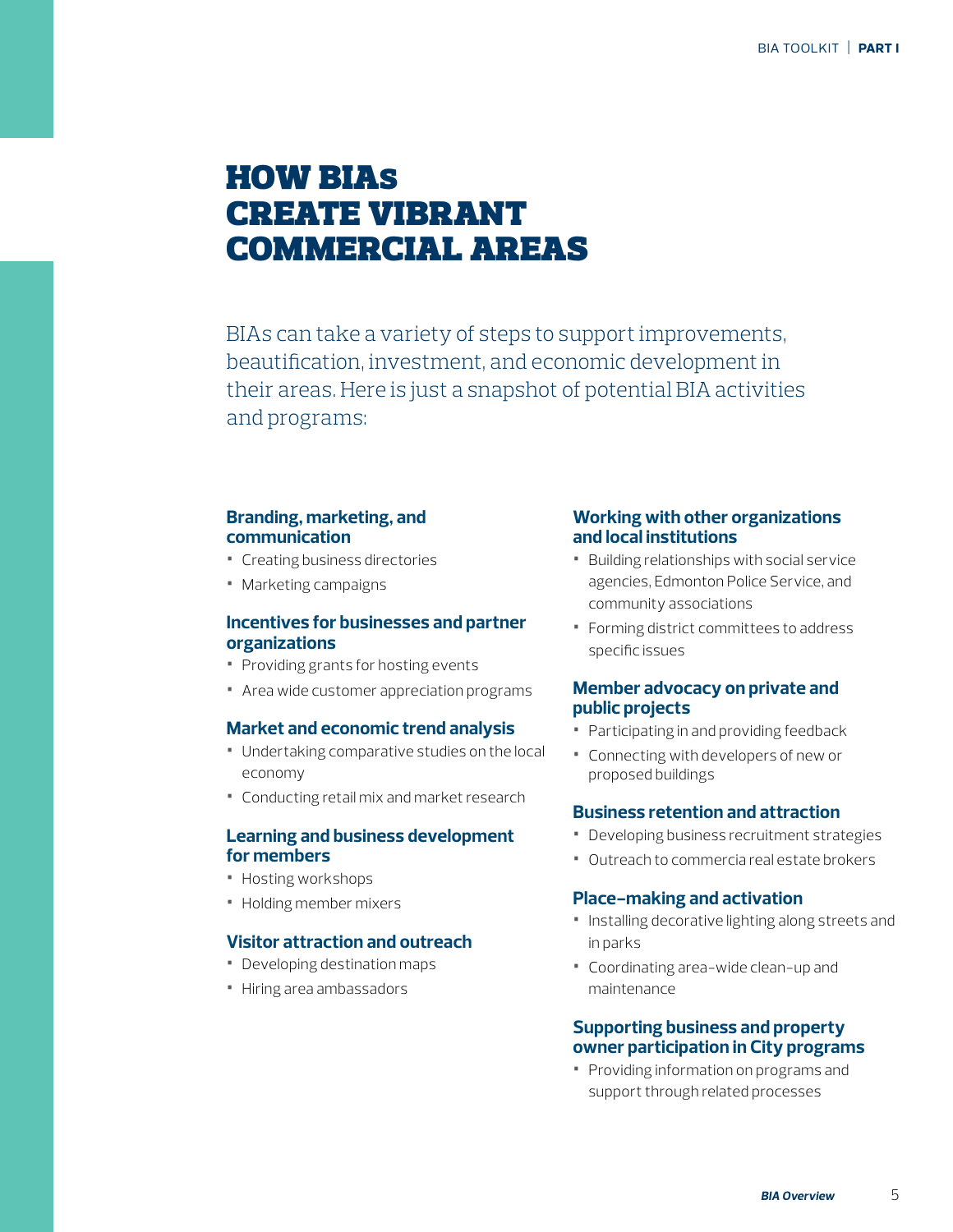### **HOW BIAS** benefit the entire community

#### **Benefits of a BIA for businesses**

- **•** Ability to accomplish more for the area by working together
- **•** Increased vibrancy and shared marketing helps attract more customers and businesses
- **•** Provides a unified voice working for with the City and other orders of government
- **•** Receive support and programs delivered by the BIA and the City

### **Benefits of a BIA for local residents and the community**

- **•** More vibrant local commercial area
- **•** Builds community pride and interest in the business area
- **•** Local events and initiatives that make the area a more interesting place to visit
- **•** Provides places for residents and visitors to "shop local"

### **Benefits of a BIA for the City of Edmonton**

- **•** Promotes a positive perception of the commercial area
- **•** Improvements made in the area help increase the tax base and property values, and support a strong local economy
- **•** BIAs can help to enhance local tourism opportunities and private sector interest, attracting visitors and investment

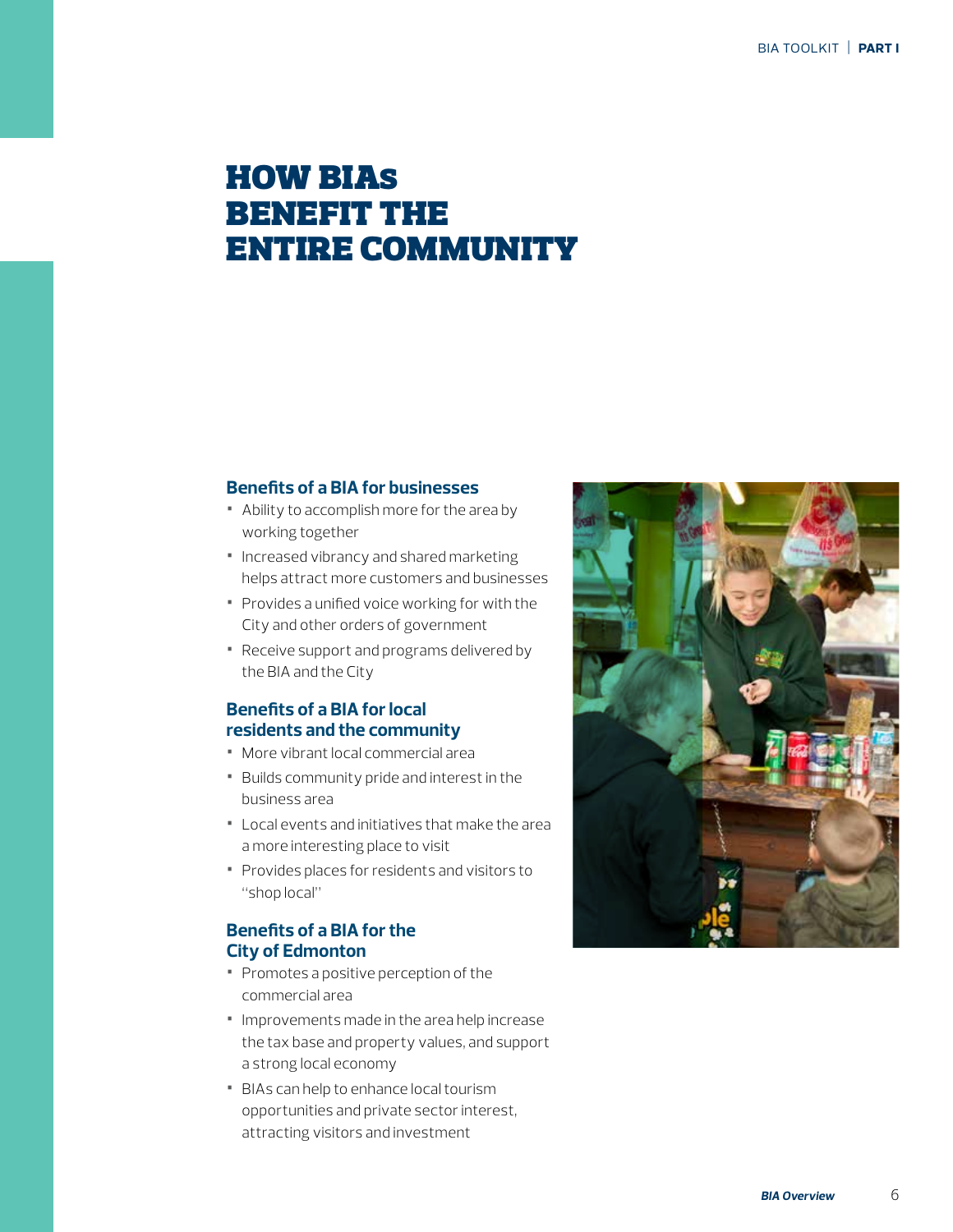### **HOW BIAS OPERATE**

While each BIA is unique and will offer services and programs tailored to the needs of their area, all BIAs are formed and operate under some basic parameters:

- **•** BIAs are created when business owners formally join together, with the support of the City of Edmonton, to promote the economic development of their specific geographic area.
- **•** BIAs accomplish their goals by organizing, financing, and implementing services, programs, and improvements that support local businesses, and that increase the area's attractiveness and vibrancy.
- **•** Businesses located within a BIA pay a **[business improvement area tax](https://www.edmonton.ca/business_economy/assessment_tax/business-improvement-area-taxes.aspx)** to fund BIA initiatives and operations. The City collects

the funds annually on behalf of the BIA and distributes quarterly installments to the BIA. (See **[A Step-by-Step Guide to BIA Taxes](https://drive.google.com/file/d/0B3IO3438I2cXNndabVE3SFB5OTA/view)**.)

- **•** BIAs are run by a board of directors that are nominated each year by members of the BIA and approved by City Council. A board hires an executive director to manage the daily operation of the BIA.
- **•** According to provincial legislation, BIAs are 'non-profit statutory corporations'. They are subject to different rules and legislation than other non-profit and not-for-profit organizations and societies in Alberta.

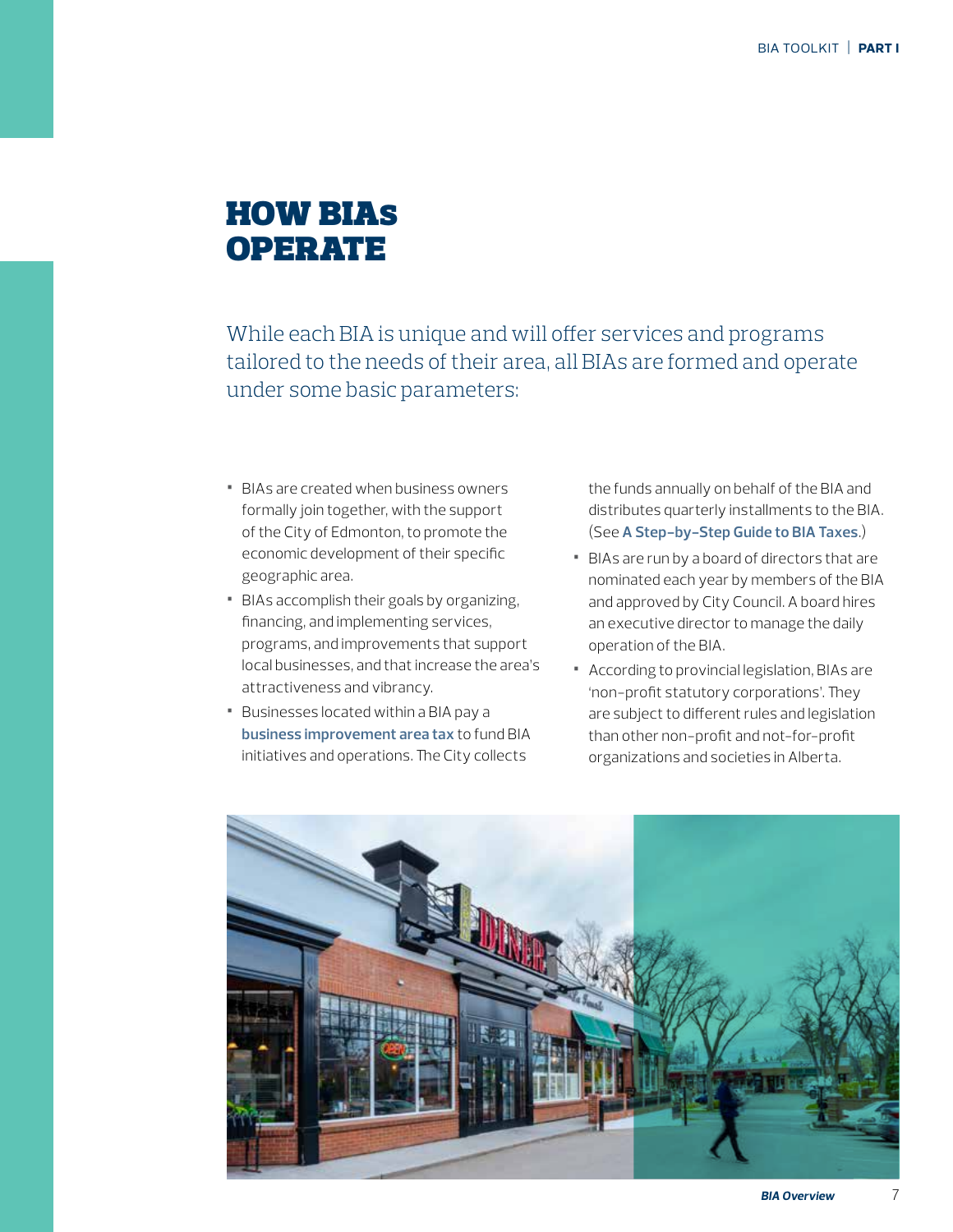### key players in bias



*BIA Overview* 8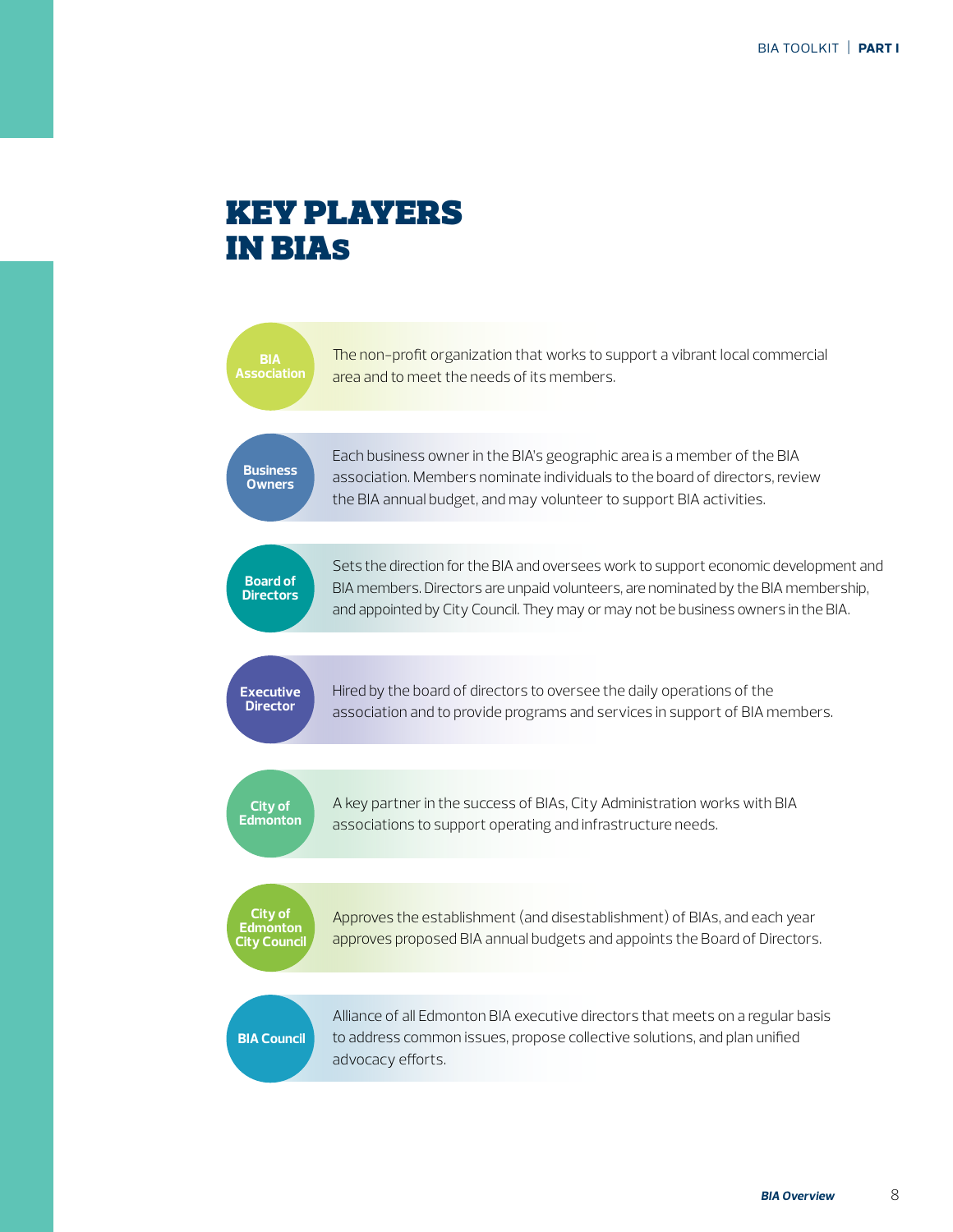### **HOW BIAS** and the city work together

The City and BIAs share a commitment to a vibrant local economy that adds to the attractiveness of Edmonton as a place to live, work, and visit.

Various areas within the City Administration support BIAs in advancing the economic development of the area and help BIAs with meeting their operating requirements. Connecting with key City staff or the City's 311 service helps BIAs get in touch with the correct person to address specific needs (see Part 4 of the BIA toolkit: Working With the City).

## how a bia is created

**STEP 1** Interested businesses work together to determine if a BIA is the right tool to help them realize shared goals for their local commercial area.

**STEP 2** Interested businesses talk to others to gather the support they'll need to petition City Council to create a BIA.

**STEP 3** Interested businesses formally apply to the City to create a BIA. Their application must include the signatures of at least 25% of taxable businesses in the area and proposed boundaries for the BIA. If more than 50% of taxable businesses in the area petition against creating a BIA City Council cannot consider the application.

**STEP 4** If City Council supports the application it will pass a bylaw that creates the new BIA as a non-profit statutory corporation. The bylaw will also outline basic operating requirements (see part 3 of BIA toolkit).

**STEP 5** Founding members of the BIA work with City staff to propose an annual budget and board of directors to guide the BIA through its first year. City Council must approve the annual budget and board of directors (see part 3 of BIA toolkit).